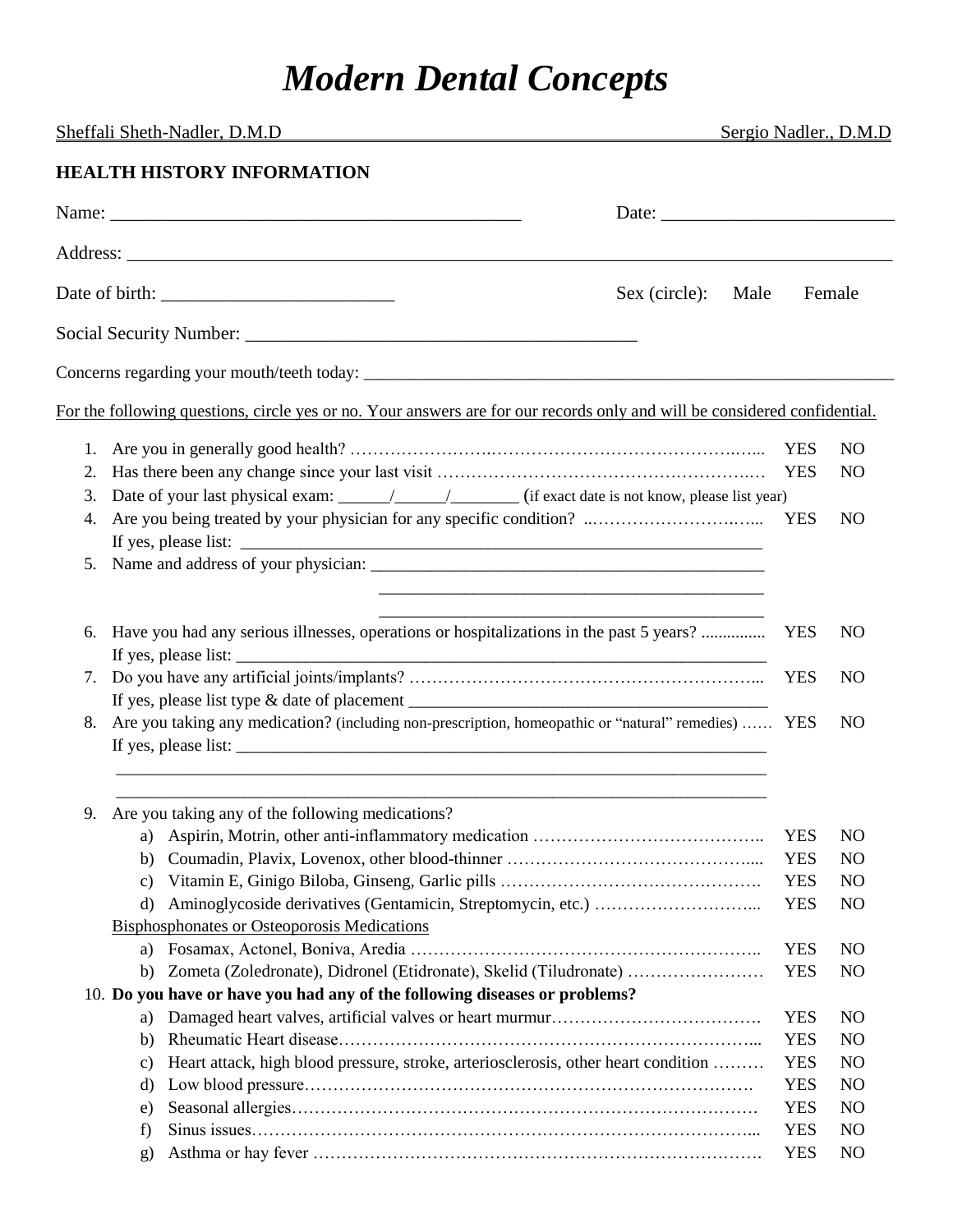|  | h)               |                                                                                     | <b>YES</b> | N <sub>O</sub> |
|--|------------------|-------------------------------------------------------------------------------------|------------|----------------|
|  | $\mathbf{i}$     |                                                                                     | <b>YES</b> | N <sub>O</sub> |
|  | j)               |                                                                                     | <b>YES</b> | N <sub>O</sub> |
|  | $\bf k)$         |                                                                                     | <b>YES</b> | N <sub>O</sub> |
|  | $\left( \right)$ |                                                                                     | <b>YES</b> | N <sub>O</sub> |
|  | m)               |                                                                                     | <b>YES</b> | N <sub>O</sub> |
|  | n)               |                                                                                     | <b>YES</b> | N <sub>O</sub> |
|  | $\circ$ )        |                                                                                     | <b>YES</b> | N <sub>O</sub> |
|  | p)               |                                                                                     | <b>YES</b> | N <sub>O</sub> |
|  | q)               |                                                                                     | <b>YES</b> | N <sub>O</sub> |
|  | r)               |                                                                                     | <b>YES</b> | N <sub>O</sub> |
|  | S)               | Any disease, drug or transplant operation that suppresses your immune system        | <b>YES</b> | N <sub>O</sub> |
|  | t)               |                                                                                     | <b>YES</b> | N <sub>O</sub> |
|  | $\mathbf{u}$     |                                                                                     | <b>YES</b> | N <sub>O</sub> |
|  | V)               |                                                                                     | <b>YES</b> | N <sub>O</sub> |
|  | W)               |                                                                                     | <b>YES</b> | N <sub>O</sub> |
|  |                  |                                                                                     | <b>YES</b> | N <sub>O</sub> |
|  |                  |                                                                                     | <b>YES</b> | N <sub>O</sub> |
|  |                  |                                                                                     | <b>YES</b> | N <sub>O</sub> |
|  |                  | 14. Are you allergic to any of the following?                                       |            |                |
|  | a)               |                                                                                     | <b>YES</b> | N <sub>O</sub> |
|  | b)               |                                                                                     | <b>YES</b> | N <sub>O</sub> |
|  | c)               |                                                                                     | <b>YES</b> | N <sub>O</sub> |
|  | d)               |                                                                                     | <b>YES</b> | N <sub>O</sub> |
|  | e)               |                                                                                     | <b>YES</b> | N <sub>O</sub> |
|  | f)               |                                                                                     | <b>YES</b> | N <sub>O</sub> |
|  | g)               |                                                                                     | <b>YES</b> | N <sub>O</sub> |
|  | h)               |                                                                                     | <b>YES</b> | N <sub>O</sub> |
|  | $\rm i)$         |                                                                                     | <b>YES</b> | N <sub>O</sub> |
|  | $\mathbf{j}$     |                                                                                     | <b>YES</b> | N <sub>O</sub> |
|  | $\bf k$          | Other, please list:                                                                 |            |                |
|  |                  |                                                                                     | <b>YES</b> | N <sub>O</sub> |
|  |                  |                                                                                     | <b>YES</b> | N <sub>O</sub> |
|  |                  | 17. Have you ever received radiation treatment to your head or neck?                | <b>YES</b> | N <sub>O</sub> |
|  |                  |                                                                                     | <b>YES</b> | N <sub>O</sub> |
|  |                  | 19. Have you had any serious trouble associated with previous dental treatment?     | <b>YES</b> | N <sub>O</sub> |
|  |                  |                                                                                     |            |                |
|  |                  | 20. Do you have any other condition/disease you think the doctor should know about? | <b>YES</b> | N <sub>O</sub> |
|  |                  |                                                                                     | <b>YES</b> | N <sub>O</sub> |
|  |                  |                                                                                     | <b>YES</b> | N <sub>O</sub> |
|  |                  |                                                                                     | <b>YES</b> | N <sub>O</sub> |
|  |                  |                                                                                     | <b>YES</b> | N <sub>O</sub> |
|  |                  |                                                                                     | <b>YES</b> | N <sub>O</sub> |
|  |                  |                                                                                     | <b>YES</b> | N <sub>O</sub> |
|  |                  |                                                                                     |            |                |
|  |                  |                                                                                     |            |                |

## **WOMEN**

| YES NO |  |
|--------|--|
|        |  |